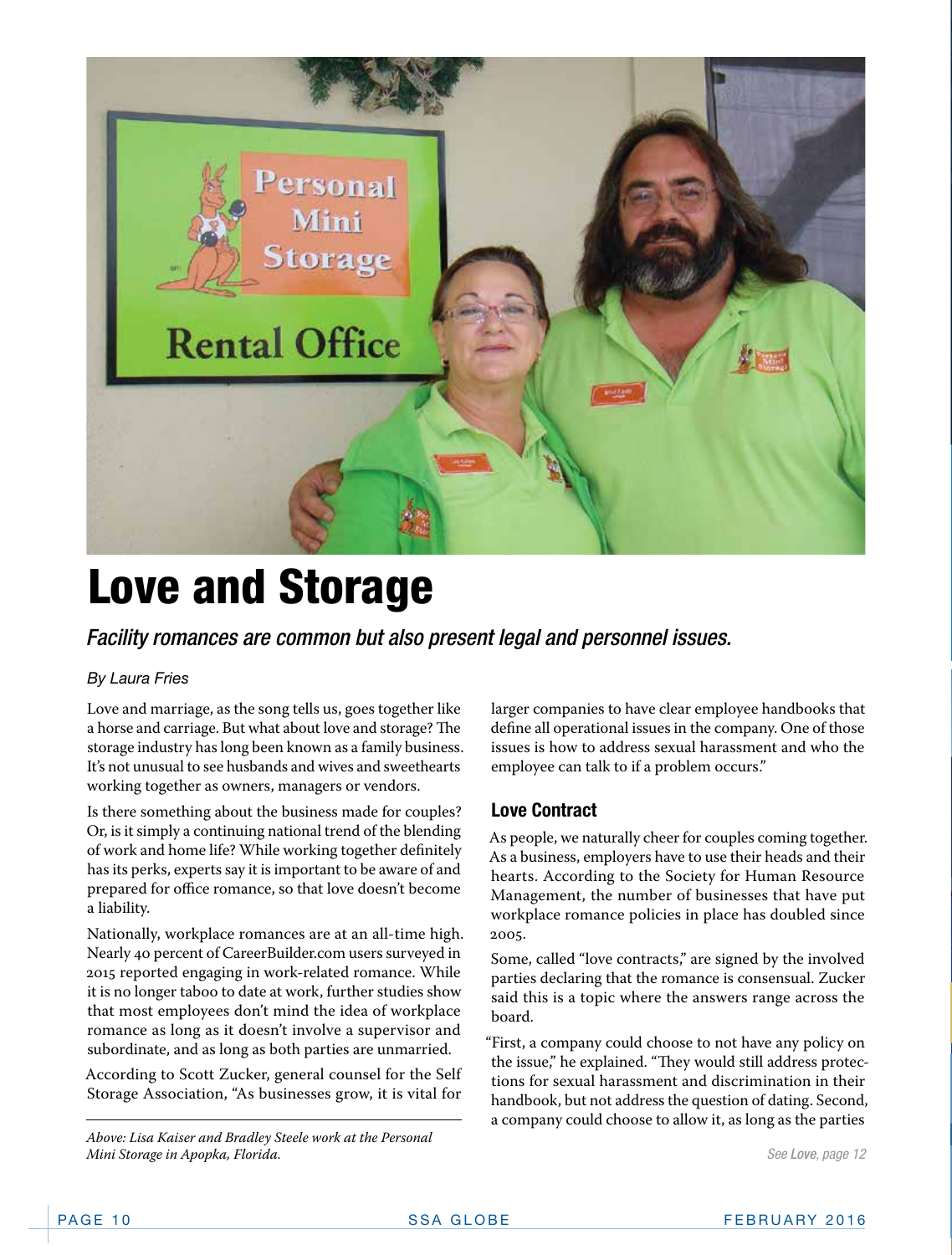#### JERNIGAN SELF **STORAGE** Capital LENDING

#### **AS THE ONLY DIRECT LENDER DEDICATED EXCLUSIVELY TO SELF-STORAGE OWNERS,** Jernigan Capital understands the specific needs of storage owners.

#### WWW.JERNIGANCAPITAL.COM

#### **WITH OVER 30 YEARS OF EXPERIENCE as a storage industry leader, you can expect the following from us:**

- Fast, sophisticated underwriting process
- Development, acquisition and re-financing loans
- Liquidity solutions giving owners access capital

STR.

Our unique non-recourse, 90% LTC development loans (90% LTV for refis/acquisition), feature terms designed for the challenges self-storage developers face

> To learn more, call Chris Jernigan at 901.550.7086 or email CJ@jernigancapital.com

> > 19

 $, \blacksquare$ 

 $\mathbf{r}^{\mathbf{N}}$ 

 $\mathbf{A}$ 





 $20$ 

# **[Share Data. Build Smart.](http://www.jernigancapital.com)**

 $\triangleright$  Participate in our groundbreaking survey of development in the self storage industry!

#### Survey Program Benefits

- $\triangleright$  Understanding of new supply entering the market
- Awareness of new local competition
- Development reports
- ▶ Visualization of key industry trends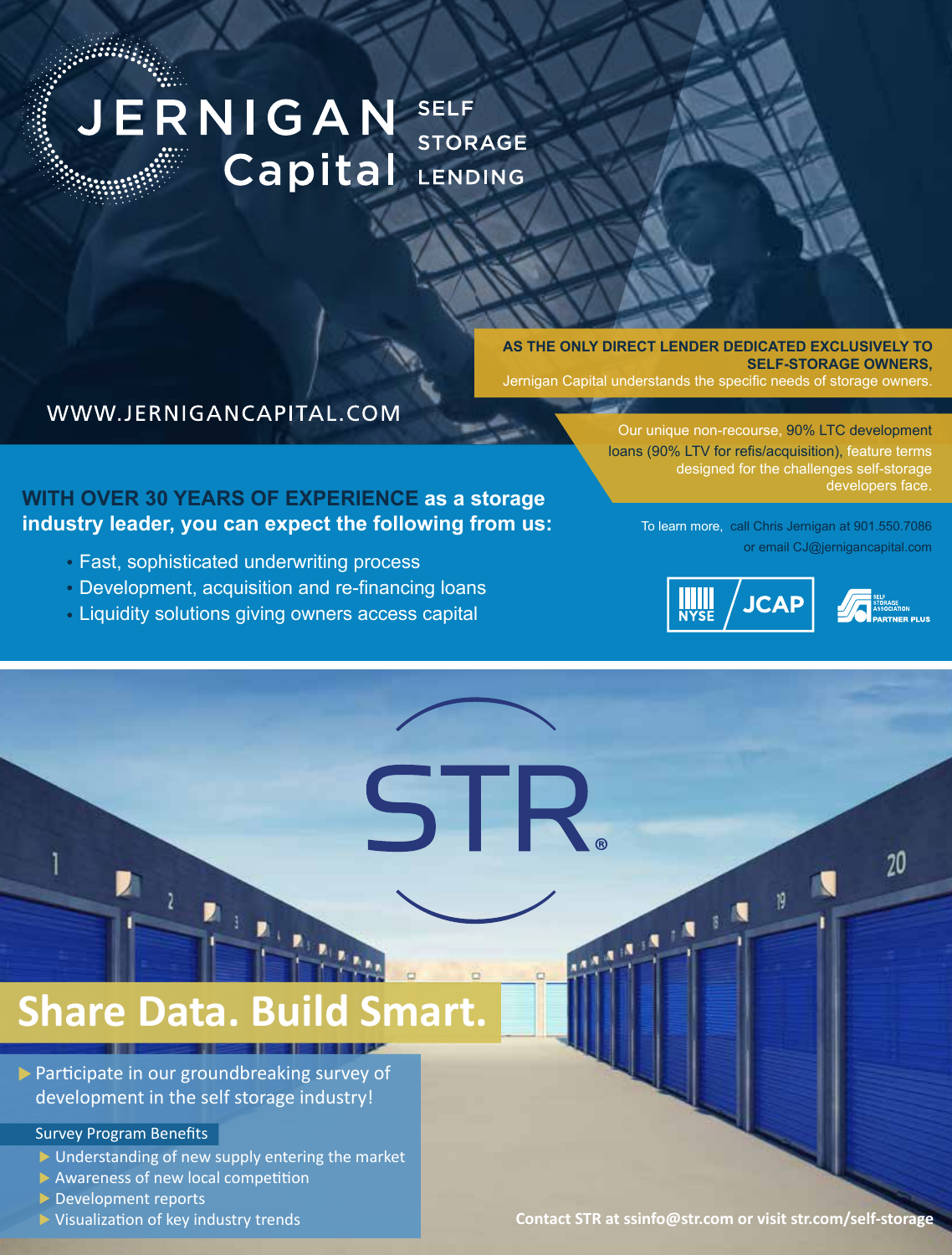#### *Love, from page 10*

disclose their relationship to supervisors (which will resolve the issue of consent to avoid harassment claims). Third, it can be allowed, but not between direct supervisors and their employees.

"One reason that this is important is where a supervisor has multiple employees and there are claims of favoritism between the supervised employees," he added. "Lastly, it can be restricted per policy, which means that the violation will subject the employee to termination of their employment."

Marc Smith, president of Personal Mini Storage in Orlando and chairman of SSA's board of directors, said the company addresses sexual harassment in its policy manual, but does not have any rules against romance. He and his wife, Laurie Shader-Smith, work together as president and vice president, respectively.

Smith said lots of "teams" work for them, be it romantic couples, father-daughter, siblings, significant others, common-law couples or traditional "couples" and they haven't had any issues.

"They enjoy working together, challenging each other, creating and attaining goals and that sense of teamwork accomplishment," said Smith. Among the couples working at Mini Storage are Bill Bushman and Sharon Brudnak at the Clermont location, Bradley Steele and Lisa Kaiser in Apopka, and Evelyn Diaz and Glenn Curiel in Kissimmee. Virginia may be for lovers, but Florida self storage is apparently good for couples.

For Joni Schaefer, president of Carbondale Self Storage, in Carbondale, Illinois, the only issue in working as a couple is that a lot of contractors and handymen will assume her husband is the boss and address questions and comments to him. Even when her husband, Donn, tells them Joni



*dale, Illinois*

is the boss, some still will only defer to him. For Joni, a former civil servant, it feels a bit sexist.

While many have never had any workplace relationship headaches, legal advisors still suggest erring on the side of caution.

"Relationships in the workplace, although for the most part innocent and unoffending, do enhance the risk of liability to the company, especially if that romance goes bad," Zucker explained. "The best general advice on the subject is to try to limit it. So if the company wants to address the issue in their policy handbook, they have the right to do so. It is not illegal to ban relationships in the workplace, but it is hard to enforce and potentially an impact to morale. The benefit of such a policy is the reduction in potential liability to the employer."

#### **Boundaries and Balance**

Legal problems are less of an issue than the potential for personal problems that can result from workplace romance. The key, says several storage couples, is creating boundaries and balance.

The Schaefers, although new to the storage industry, have been married for 30 years and have been working together in one form or another over that time. Joni said their success is knowing strengths and weaknesses in each other.

"I am the tank and he's the butterfly," said Joni. "He's the creative thinking, and I am a logical person. Until you figure that out—what are your personality types—and work with it and not against it, you will butt heads. No matter if you are dealing with an employee or spouse, they will always do things differently than the way you do it. It will never be the same. So don't look for someone doing it your way in a spouse or employee."

Another key, according to the Schaefers, is to clearly establish job assignments.

"From a business model, if you don't know who is doing what task, it doesn't get done," Joni said. "We call it swim lanes. I have a job, and I will do it. If you are in my lane, get out, I'm doing it. As long as everyone knows which lane they are in, things can get done. Sometimes we are asked to cross over into other lanes and that's okay, as long as it is communicated."

Joni and Donn also have some home rules to keep work life more balanced. The most important: They don't talk business in the bedroom or on Sundays.

"Sometimes, if I think of a business idea while lying in bed, I will jump up and run out into the hall and tell him from the hall," laughed Joni. Donn added, "You have to watch out, or the business will suck you in all of the time."

*See Love, page 14* Smith echoed the idea that the problem isn't that love comes into the workplace; it's that work comes into the home. "In a typical working environment, couples are able Joni and Donn Shaefer of Carbondale Self Storage, in Carbon-<br>
to separate work from home and obviously this is more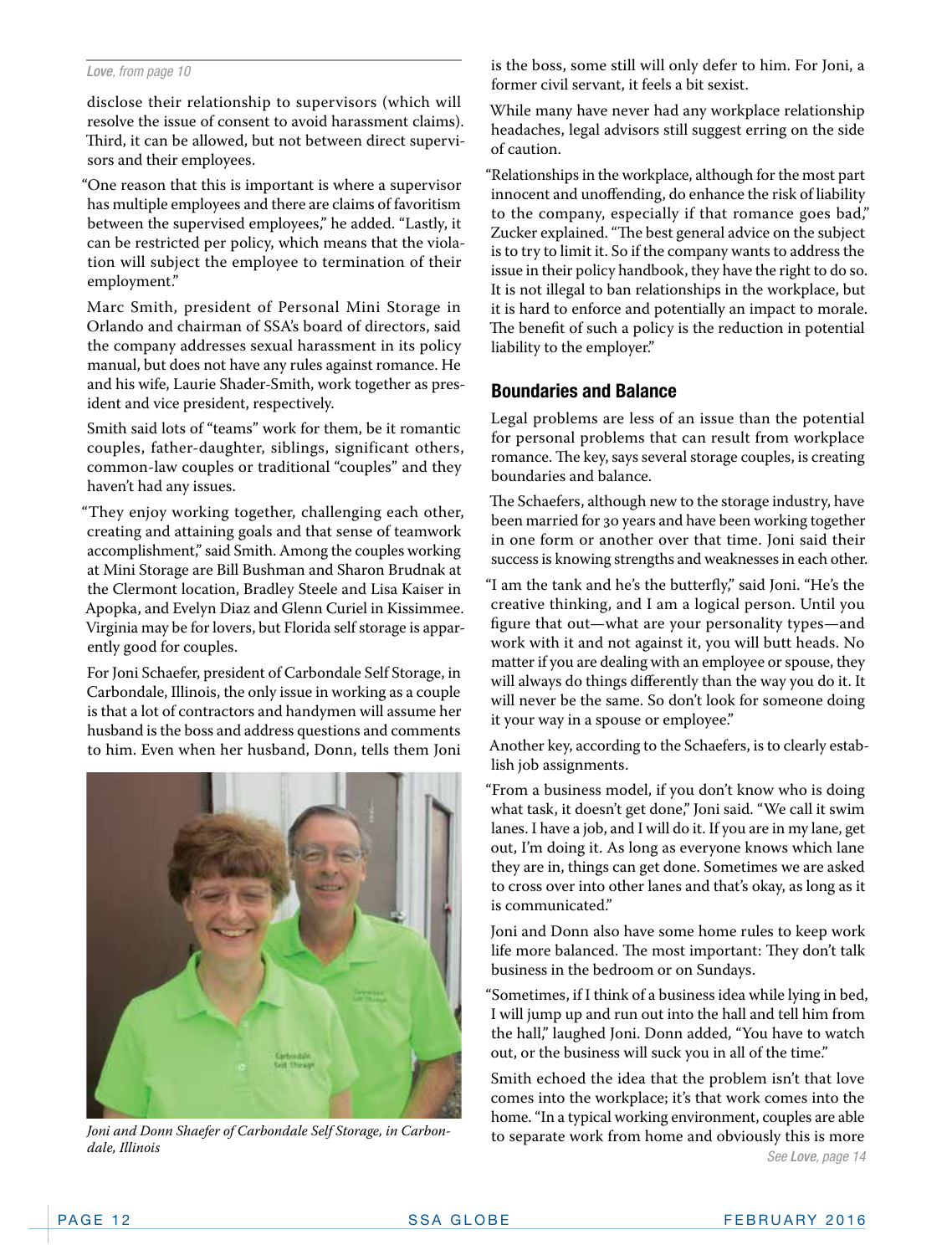# BUY OR SELL YOUR NEXT SELF STORAGE [PROPERTY ONLINE](http://www.auction.com)



CONTACT US TODAY AUCTION.COM/SSA | 855-519-3284

14 / 11 Mill 1 June

View licensing at www.auction.com/licensing

## AUCTION.COM HAS CLOSED \$250 MILLION OF SELF STORAGE PROPERTIES NATIONWIDE



CLOSED DECEMBER - 2015 Central Storage Center Metarie, LA 818 Units Sale Price: \$10,710,000 Prospects: 2,121 Offers: 7

## WHERE REAL ESTATE IS MOVING™